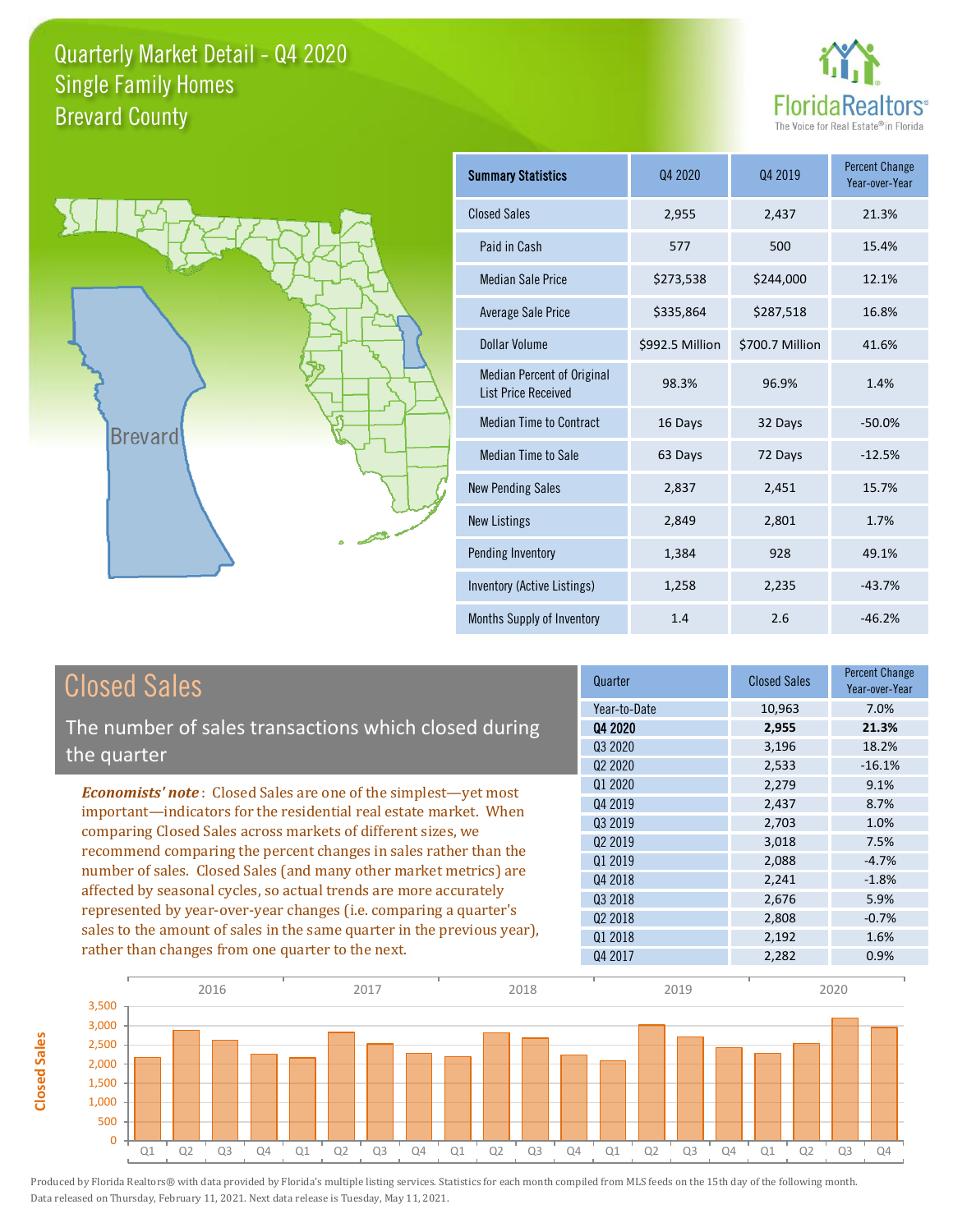

Q4 2020 **19.5% -4.9%** Q3 2020 18.7% -8.8% Q2 2020 15.7% -22.7% Q1 2020 21.7% -12.5%

Year-to-Date 18.8% -11.7%

Sales Paid in Cash

Percent Change Year-over-Year

-2.6%

Quarter Percent of Closed<br>
Percent of Closed<br>
Percent of Closed

Q3 2018 22.7%

Q4 2019 20.5% -15.6% Q3 2019 20.5% -9.7% Q2 2019 20.3% -1.5% Q1 2019 24.8% -2.4% Q4 2018 24.3% 2.5%

| Cash Sales                                                                     | Quarter             | Cash Sales | <b>Percent Change</b><br>Year-over-Year |
|--------------------------------------------------------------------------------|---------------------|------------|-----------------------------------------|
|                                                                                | Year-to-Date        | 2,066      | $-5.4%$                                 |
| The number of Closed Sales during the quarter in                               | 04 2020             | 577        | 15.4%                                   |
|                                                                                | Q3 2020             | 597        | 7.6%                                    |
| which buyers exclusively paid in cash                                          | Q <sub>2</sub> 2020 | 398        | $-35.0%$                                |
|                                                                                | 01 2020             | 494        | $-4.4%$                                 |
|                                                                                | Q4 2019             | 500        | $-8.3%$                                 |
| <b>Economists' note:</b> Cash Sales can be a useful indicator of the extent to | Q3 2019             | 555        | $-8.6%$                                 |
| which investors are participating in the market. Why? Investors are            | 02 2019             | 612        | 5.7%                                    |
| far more likely to have the funds to purchase a home available up front,       | 01 2019             | 517        | $-7.2%$                                 |
| whereas the typical homebuyer requires a mortgage or some other                | Q4 2018             | 545        | 0.9%                                    |
| form of financing. There are, of course, many possible exceptions, so          | Q3 2018             | 607        | 2.9%                                    |
| this statistic should be interpreted with care.                                | Q <sub>2</sub> 2018 | 579        | $-11.2%$                                |
|                                                                                | 01 2018             | 557        | $-13.9%$                                |
|                                                                                | Q4 2017             | 540        | $-10.6\%$                               |



# Cash Sales as a Percentage of Closed Sales

The percentage of Closed Sales during the quarter which were Cash Sales

*Economists' note* : This statistic is simply another way of viewing Cash Sales. The remaining percentages of Closed Sales (i.e. those not paid fully in cash) each quarter involved some sort of financing, such as mortgages, owner/seller financing, assumed loans, etc.

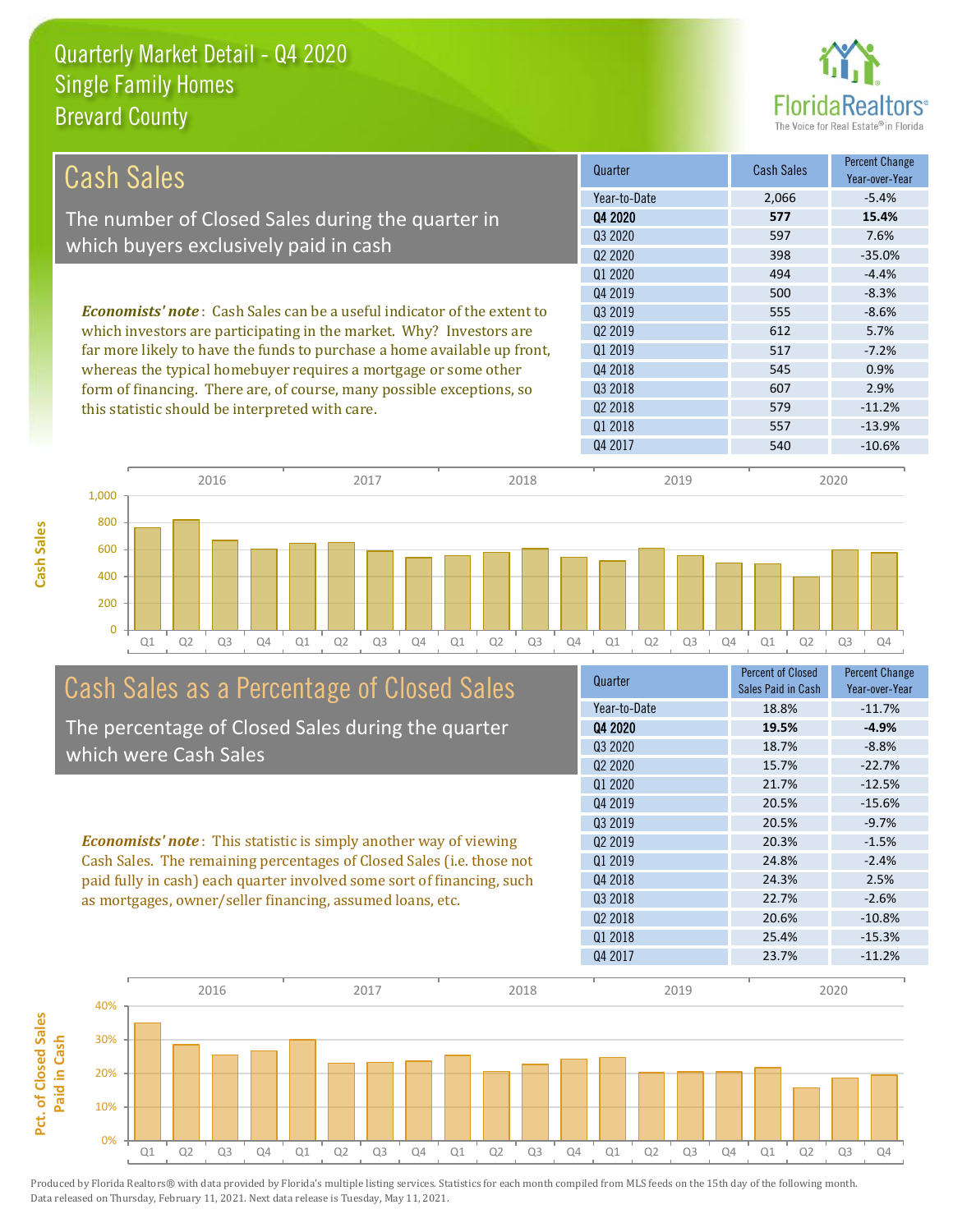

#### Quarter Median Sale Price Percent Change Year-over-Year Q4 2020 **\$273,538 12.1%** Year-to-Date \$260,368 9.0% Q1 2019 \$229,750 1.5% Q3 2020 \$264,908 10.4% Q2 2020 \$255,000 5.7% Q3 2019 \$239,900 4.0% Q2 2019 \$241,250 6.6% Q1 2020 **\$252,000** \$252,000 9.7% 04 2019 \$244,000 7.0% Q4 2018 **\$228,000** \$228,000 5.8% Q3 2018 \$230,762 4.9% Q2 2018 \$226,384 7.3% Q1 2018 **\$226,323** 15.3% Q4 2017 \$215,575 13.5% *Economists' note* : Median Sale Price is our preferred summary statistic for price activity because, unlike Average Sale Price, Median Sale Price is not sensitive to high sale prices for small numbers of homes that may not be characteristic of the market area. Keep in mind that median price trends over time are not always solely caused by changes in the general value of local real estate. Median sale price only reflects the values of the homes that *sold* each quarter, and the mix of the types of homes that sell can change over time. \$300K 2016 2017 2018 2019 2020 Median Sale Price The median sale price reported for the quarter (i.e. 50% of sales were above and 50% of sales were below)



#### Average Sale Price

The average sale price reported for the quarter (i.e. total sales in dollars divided by the number of sales)

*Economists' note* : Usually, we prefer Median Sale Price over Average Sale Price as a summary statistic for home prices. However, Average Sale Price does have its uses—particularly when it is analyzed alongside the Median Sale Price. For one, the relative difference between the two statistics can provide some insight into the market for higher-end homes in an area.

| Year-over-Year       |
|----------------------|
| \$316,109<br>11.5%   |
| \$335,864<br>16.8%   |
| \$319,300<br>12.0%   |
| \$306,521<br>6.9%    |
| \$296,677<br>9.1%    |
| \$287,518<br>5.0%    |
| \$285,121<br>4.8%    |
| \$286,604<br>5.1%    |
| \$271,827<br>$-0.1%$ |
| \$273,931<br>6.2%    |
| \$272,043<br>3.7%    |
| \$272,777<br>8.6%    |
| \$272,070<br>12.4%   |
| \$257,888<br>12.3%   |
|                      |

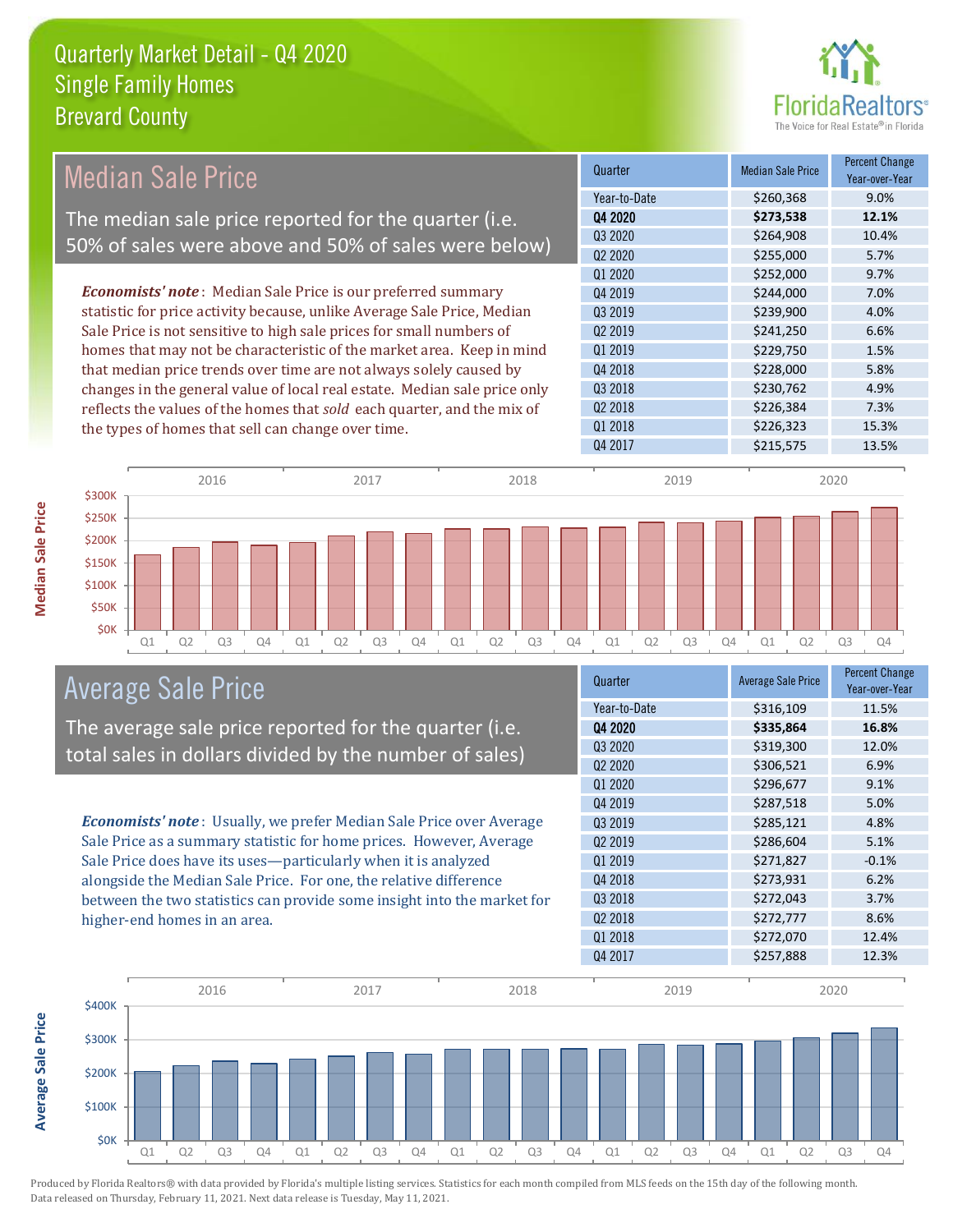

| Dollar Volume                                                               | Quarter             | <b>Dollar Volume</b> | <b>Percent Change</b><br>Year-over-Year |
|-----------------------------------------------------------------------------|---------------------|----------------------|-----------------------------------------|
|                                                                             | Year-to-Date        | \$3.5 Billion        | 19.3%                                   |
| The sum of the sale prices for all sales which closed                       | Q4 2020             | \$992.5 Million      | 41.6%                                   |
|                                                                             | Q3 2020             | \$1.0 Billion        | 32.4%                                   |
| during the quarter                                                          | Q <sub>2</sub> 2020 | \$776.4 Million      | $-10.2%$                                |
|                                                                             | Q1 2020             | \$676.1 Million      | 19.1%                                   |
| <b>Economists' note:</b> Dollar Volume is simply the sum of all sale prices | Q4 2019             | \$700.7 Million      | 14.1%                                   |
| in a given time period, and can quickly be calculated by multiplying        | Q3 2019             | \$770.7 Million      | 5.9%                                    |
| Closed Sales by Average Sale Price. It is a strong indicator of the health  | Q <sub>2</sub> 2019 | \$865.0 Million      | 12.9%                                   |
| of the real estate industry in a market, and is of particular interest to   | Q1 2019             | \$567.6 Million      | $-4.8%$                                 |
| real estate professionals, investors, analysts, and government agencies.    | Q4 2018             | \$613.9 Million      | 4.3%                                    |
| Potential home sellers and home buyers, on the other hand, will likely      | Q3 2018             | \$728.0 Million      | 9.8%                                    |
| be better served by paying attention to trends in the two components        | Q <sub>2</sub> 2018 | \$766.0 Million      | 7.8%                                    |
| of Dollar Volume (i.e. sales and prices) individually.                      | Q1 2018             | \$596.4 Million      | 14.2%                                   |



## Median Percent of Original List Price Received

The median of the sale price (as a percentage of the original list price) across all properties selling during the quarter

*Economists' note* : The Median Percent of Original List Price Received is useful as an indicator of market recovery, since it typically rises as buyers realize that the market may be moving away from them and they need to match the selling price (or better it) in order to get a contract on the house. This is usually the last measure to indicate a market has shifted from down to up, so it is what we would call a *lagging* indicator.

| Quarter                         | Med. Pct. of Orig.<br><b>List Price Received</b> | <b>Percent Change</b><br>Year-over-Year |
|---------------------------------|--------------------------------------------------|-----------------------------------------|
| Year-to-Date                    | 97.7%                                            | 1.3%                                    |
| 04 2020                         | 98.3%                                            | 1.4%                                    |
| 03 2020                         | 97.8%                                            | 1.0%                                    |
| Q <sub>2</sub> 20 <sub>20</sub> | 97.4%                                            | 1.2%                                    |
| Q1 2020                         | 97.0%                                            | 1.6%                                    |
| Q4 2019                         | 96.9%                                            | 1.0%                                    |
| 03 2019                         | 96.8%                                            | 0.2%                                    |
| Q <sub>2</sub> 2019             | 96.2%                                            | $-0.6%$                                 |
| Q1 2019                         | 95.5%                                            | $-0.8%$                                 |
| Q4 2018                         | 95.9%                                            | $-0.6%$                                 |
| 03 2018                         | 96.6%                                            | $-0.2%$                                 |
| Q <sub>2</sub> 2018             | 96.8%                                            | $-0.3%$                                 |
| Q1 2018                         | 96.3%                                            | 0.4%                                    |
| Q4 2017                         | 96.5%                                            | 0.2%                                    |

Q4 2017 **\$588.5 Million** 13.3%

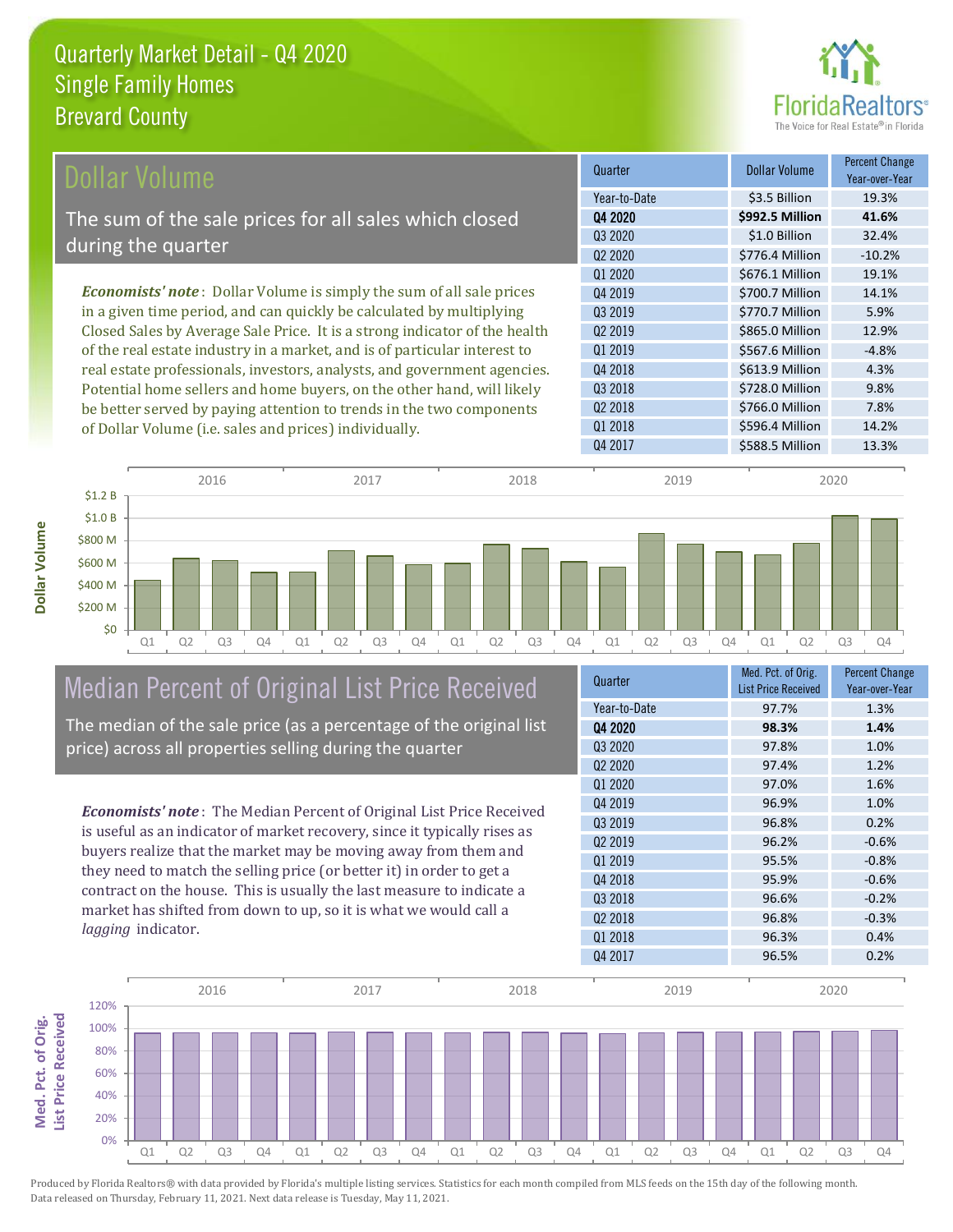

## Median Time to Contract

The median number of days between the listing date and contract date for all Closed Sales during the quarter

*Economists' note* : Like Time to Sale, Time to Contract is a measure of the length of the home selling process calculated for sales which closed during the quarter. The difference is that Time to Contract measures the number of days between the initial listing of a property and the signing of the contract which eventually led to the closing of the sale. When the gap between Median Time to Contract and Median Time to Sale grows, it is usually a sign of longer closing times and/or declining numbers of cash sales.

| Median Time to<br>Contract | <b>Percent Change</b><br>Year-over-Year |
|----------------------------|-----------------------------------------|
| 24 Days                    | $-35.1%$                                |
| 16 Days                    | $-50.0%$                                |
| 24 Days                    | $-22.6%$                                |
| 29 Days                    | $-23.7%$                                |
| 35 Days                    | $-34.0%$                                |
| 32 Days                    | $-17.9%$                                |
| 31 Days                    | 3.3%                                    |
| 38 Days                    | 40.7%                                   |
| 53 Days                    | 51.4%                                   |
| 39 Days                    | 25.8%                                   |
| 30 Days                    | 25.0%                                   |
| 27 Days                    | 28.6%                                   |
| 35 Days                    | 6.1%                                    |
| 31 Days                    | 14.8%                                   |
|                            |                                         |



#### Median Time to Sale

**Median Time to Contract**

**Median Time to** 

The median number of days between the listing date and closing date for all Closed Sales during the quarter

*Economists' note* : Time to Sale is a measure of the length of the home selling process, calculated as the number of days between the initial listing of a property and the closing of the sale. *Median* Time to Sale is the amount of time the "middle" property selling this month was on the market. That is, 50% of homes selling this month took *less* time to sell, and 50% of homes took *more* time to sell. Median Time to Sale gives a more accurate picture than Average Time to Sale, which can be skewed upward by small numbers of properties taking an abnormally long time to sell.

| Quarter             | <b>Median Time to Sale</b> | <b>Percent Change</b><br>Year-over-Year |
|---------------------|----------------------------|-----------------------------------------|
| Year-to-Date        | 71 Days                    | $-7.8%$                                 |
| Q4 2020             | 63 Days                    | $-12.5%$                                |
| Q3 2020             | 70 Days                    | $-4.1%$                                 |
| Q <sub>2</sub> 2020 | 75 Days                    | $-3.8%$                                 |
| Q1 2020             | 79 Days                    | $-14.1%$                                |
| Q4 2019             | 72 Days                    | $-7.7%$                                 |
| Q3 2019             | 73 Days                    | 4.3%                                    |
| Q <sub>2</sub> 2019 | 78 Days                    | 16.4%                                   |
| 01 2019             | 92 Days                    | 19.5%                                   |
| Q4 2018             | 78 Days                    | 5.4%                                    |
| Q3 2018             | 70 Days                    | 4.5%                                    |
| Q2 2018             | 67 Days                    | 3.1%                                    |
| Q1 2018             | 77 Days                    | 0.0%                                    |
| Q4 2017             | 74 Days                    | 0.0%                                    |

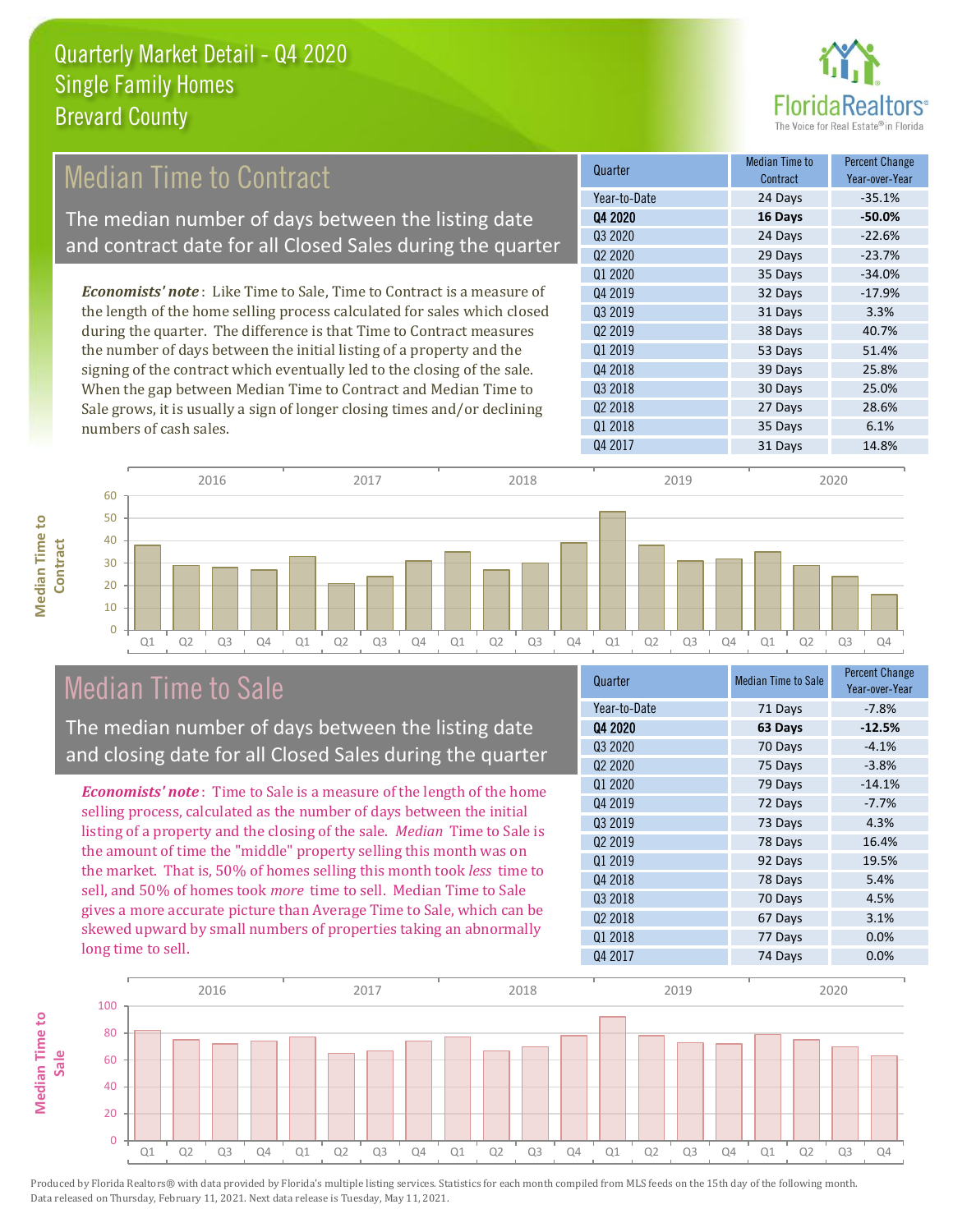

| <b>New Pending Sales</b>                                                       | Quarter                         | <b>New Pending Sales</b> | <b>Percent Change</b><br>Year-over-Year |
|--------------------------------------------------------------------------------|---------------------------------|--------------------------|-----------------------------------------|
|                                                                                | Year-to-Date                    | 12,321                   | 10.0%                                   |
| The number of listed properties that went under                                | Q4 2020                         | 2,837                    | 15.7%                                   |
|                                                                                | Q3 2020                         | 3,298                    | 23.0%                                   |
| contract during the quarter                                                    | Q <sub>2</sub> 20 <sub>20</sub> | 3,228                    | 2.5%                                    |
|                                                                                | 01 2020                         | 2,958                    | 1.3%                                    |
| <b>Economists' note</b> : Because of the typical length of time it takes for a | Q4 2019                         | 2,451                    | 19.7%                                   |
| sale to close, economists consider Pending Sales to be a decent                | Q3 2019                         | 2,682                    | 2.0%                                    |
| indicator of potential future Closed Sales. It is important to bear in         | Q <sub>2</sub> 2019             | 3,148                    | 3.2%                                    |
| mind, however, that not all Pending Sales will be closed successfully.         | Q1 2019                         | 2,921                    | 2.2%                                    |
| So, the effectiveness of Pending Sales as a future indicator of Closed         | Q4 2018                         | 2,048                    | $-11.1%$                                |
| Sales is susceptible to changes in market conditions such as the               | Q3 2018                         | 2,630                    | 3.7%                                    |
| availability of financing for homebuyers and the inventory of                  | Q <sub>2</sub> 2018             | 3,051                    | 0.9%                                    |
| distressed properties for sale                                                 | Q1 2018                         | 2,859                    | 0.9%                                    |



# New Listings

distressed properties for sale.

The number of properties put onto the market during the quarter

*Economists' note* : New Listings tend to rise in delayed response to increasing prices, so they are often seen as a lagging indicator of market health. As prices rise, potential sellers raise their estimations of value—and in the most recent cycle, rising prices have freed up many potential sellers who were previously underwater on their mortgages. Note that in our calculations, we take care to not include properties that were recently taken off the market and quickly relisted, since these are not really *new* listings.

| Quarter             | <b>New Listings</b> | <b>Percent Change</b><br>Year-over-Year |
|---------------------|---------------------|-----------------------------------------|
| Year-to-Date        | 12,363              | 0.7%                                    |
| 04 2020             | 2,849               | 1.7%                                    |
| Q3 2020             | 3,081               | 3.3%                                    |
| Q <sub>2</sub> 2020 | 3,037               | $-6.1%$                                 |
| Q1 2020             | 3,396               | 4.0%                                    |
| Q4 2019             | 2,801               | 3.8%                                    |
| Q3 2019             | 2,983               | $-7.7%$                                 |
| Q <sub>2</sub> 2019 | 3,233               | $-11.0%$                                |
| Q1 2019             | 3,265               | $-1.9%$                                 |
| Q4 2018             | 2,698               | 5.3%                                    |
| Q3 2018             | 3,232               | 11.7%                                   |
| Q <sub>2</sub> 2018 | 3,631               | 5.3%                                    |
| Q1 2018             | 3,329               | 4.1%                                    |
| Q4 2017             | 2,561               | 5.3%                                    |



Produced by Florida Realtors® with data provided by Florida's multiple listing services. Statistics for each month compiled from MLS feeds on the 15th day of the following month. Data released on Thursday, February 11, 2021. Next data release is Tuesday, May 11, 2021.

**New Listings**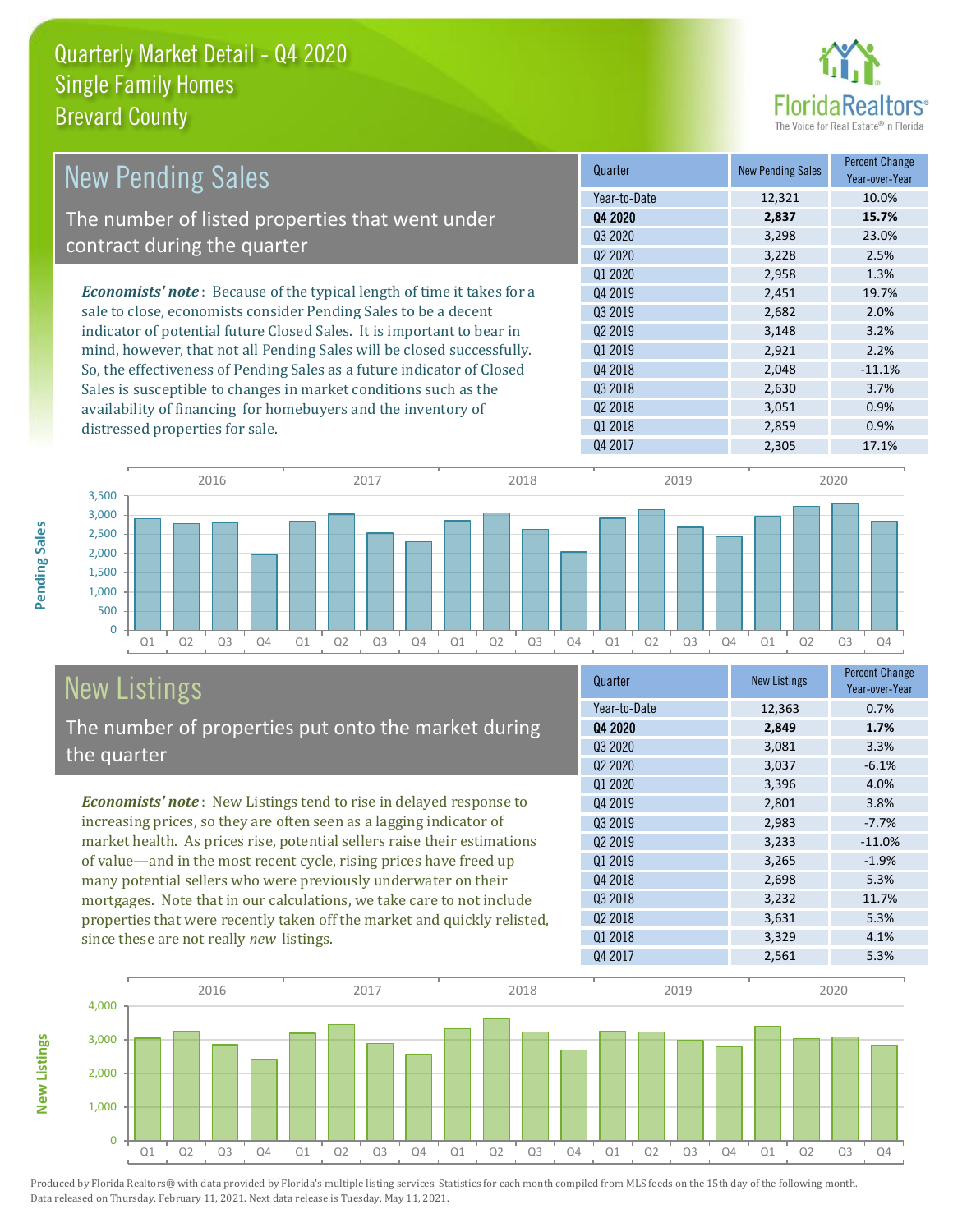

| <b>Inventory (Active Listings)</b>                                           | Quarter             | Inventory | <b>Percent Change</b><br>Year-over-Year |
|------------------------------------------------------------------------------|---------------------|-----------|-----------------------------------------|
|                                                                              | YTD (Monthly Avg)   | 1,824     | $-27.5%$                                |
| The number of property listings active at the end of                         | Q4 2020             | 1,258     | $-43.7%$                                |
|                                                                              | Q3 2020             | 1,393     | $-39.8%$                                |
| the quarter                                                                  | Q <sub>2</sub> 2020 | 1,767     | $-27.4%$                                |
|                                                                              | Q1 2020             | 2.387     | $-13.8%$                                |
| <b>Economists' note</b> : There are a number of ways to define and calculate | 04 2019             | 2.235     | $-20.4%$                                |
| Inventory. Our method is to simply count the number of active listings       | 03 2019             | 2,313     | $-12.1%$                                |
| on the last day of the quarter, and hold this number to compare with         | Q <sub>2</sub> 2019 | 2,433     | $-3.3%$                                 |
| the same quarter the following year. Inventory rises when New                | Q1 2019             | 2,769     | 18.8%                                   |
| Listings are outpacing the number of listings that go off-market             | Q4 2018             | 2,808     | 29.6%                                   |
| (regardless of whether they actually sell). Likewise, it falls when New      | Q3 2018             | 2,630     | 16.1%                                   |
| Listings aren't keeping up with the rate at which homes are going off-       | 02 2018             | 2,517     | 12.3%                                   |



### Months Supply of Inventory

market.

**Inventory**

An estimate of the number of months it will take to deplete the current Inventory given recent sales rates

*Economists' note* : MSI is a useful indicator of market conditions. The benchmark for a balanced market (favoring neither buyer nor seller) is 5.5 months of inventory. Anything higher is traditionally a buyers' market, and anything lower is a sellers' market. There is no single accepted way of calculating MSI. A common method is to divide current Inventory by the most recent month's Closed Sales count, but this count is a usually poor predictor of future Closed Sales due to seasonal cycles. To eliminate seasonal effects, we use the 12-month average of monthly Closed Sales instead.

| Quarter                         | <b>Months Supply</b> | <b>Percent Change</b><br>Year-over-Year |
|---------------------------------|----------------------|-----------------------------------------|
| <b>YTD (Monthly Avg)</b>        | 2.0                  | $-33.3%$                                |
| 04 2020                         | 1.4                  | $-46.2%$                                |
| Q3 2020                         | 1.6                  | $-42.9%$                                |
| Q <sub>2</sub> 20 <sub>20</sub> | 2.1                  | $-27.6%$                                |
| Q1 2020                         | 2.7                  | $-20.6%$                                |
| Q4 2019                         | 2.6                  | $-23.5%$                                |
| Q3 2019                         | 2.8                  | $-12.5%$                                |
| Q <sub>2</sub> 2019             | 2.9                  | $-6.5%$                                 |
| Q1 2019                         | 3.4                  | 21.4%                                   |
| Q4 2018                         | 3.4                  | 25.9%                                   |
| 03 2018                         | 3.2                  | 14.3%                                   |
| Q <sub>2</sub> 2018             | 3.1                  | 14.8%                                   |
| Q1 2018                         | 2.8                  | 12.0%                                   |
| Q4 2017                         | 2.7                  | 12.5%                                   |

Q1 2018 2,330 14.7%

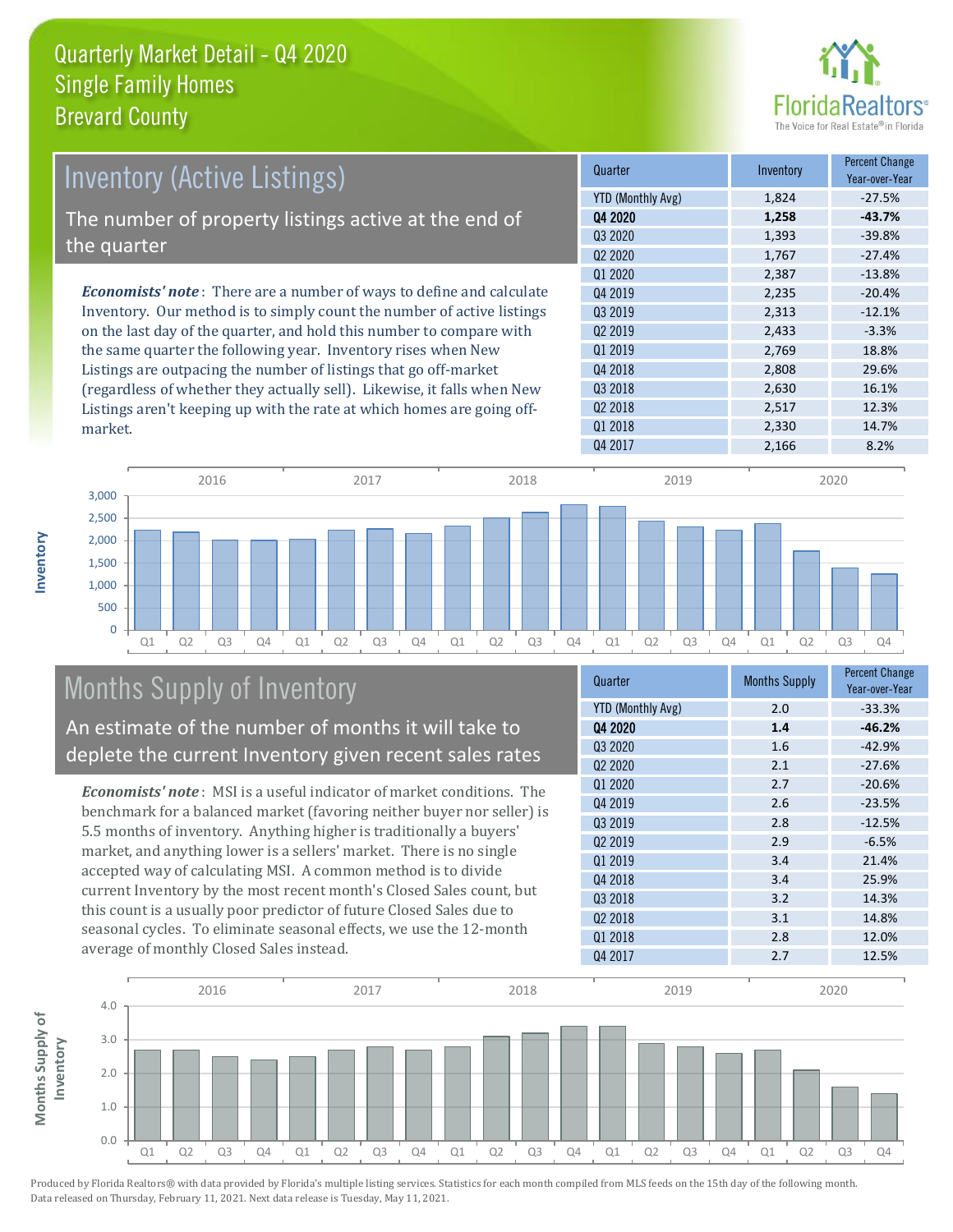

#### *Economists' note:* Closed Sales are one of the simplest—yet most important—indicators for the residential real estate market. When comparing Closed Sales across markets of different sizes, we recommend comparing the percent changes in sales rather than the number of sales. Closed Sales (and many other market metrics) are affected by seasonal cycles, so actual trends are more accurately represented by year-over-year changes (i.e. comparing a quarter's sales to the amount of sales in the same quarter in the previous year), rather than changes from one quarter to the next. \$1,000,000 or more 55 111.5% \$250,000 - \$299,999 544 44.3% \$300,000 - \$399,999 613 47.7% \$400,000 - \$599,999 406 50.4% \$600,000 - \$999,999 184 142.1% \$150,000 - \$199,999 407 -21.4% \$200,000 - \$249,999 598 22.0% \$100,000 - \$149,999 115 -45.2% Sale Price Closed Sales Percent Change Year-over-Year Less than \$50,000 5 25.0%  $$50.000 - $99.999$  28  $-45.1\%$ 600 700 **O** 04 2019 **Q4 2020** 600 700 Closed Sales by Sale Price The number of sales transactions which closed during the quarter



#### Median Time to Contract by Sale Price The median number of days between the listing date and contract date for all Closed Sales during the quarter

*Economists' note* : Like Time to Sale, Time to Contract is a measure of the length of the home selling process calculated for sales which closed during the quarter. The difference is that Time to Contract measures the number of days between the initial listing of a property and the signing of the contract which eventually led to the closing of the sale. When the gap between Median Time to Contract and Median Time to Sale grows, it is usually a sign of longer closing times and/or declining numbers of cash sales.

| <b>Sale Price</b>     | <b>Median Time to</b><br>Contract | <b>Percent Change</b><br>Year-over-Year |
|-----------------------|-----------------------------------|-----------------------------------------|
| Less than \$50,000    | 4 Days                            | $-71.4%$                                |
| $$50,000 - $99,999$   | 12 Days                           | $-60.0%$                                |
| $$100,000 - $149,999$ | 16 Days                           | $-27.3%$                                |
| $$150,000 - $199,999$ | 14 Days                           | $-46.2%$                                |
| \$200,000 - \$249,999 | 13 Days                           | $-48.0%$                                |
| \$250,000 - \$299,999 | 17 Days                           | $-46.9%$                                |
| \$300,000 - \$399,999 | 16 Days                           | $-50.0%$                                |
| \$400,000 - \$599,999 | 16 Days                           | $-72.4%$                                |
| \$600,000 - \$999,999 | 43 Days                           | $-46.3%$                                |
| \$1,000,000 or more   | 26 Days                           | $-89.3%$                                |



**Closed Sales**

**Median Time to Contract**

**Median Time to Contract**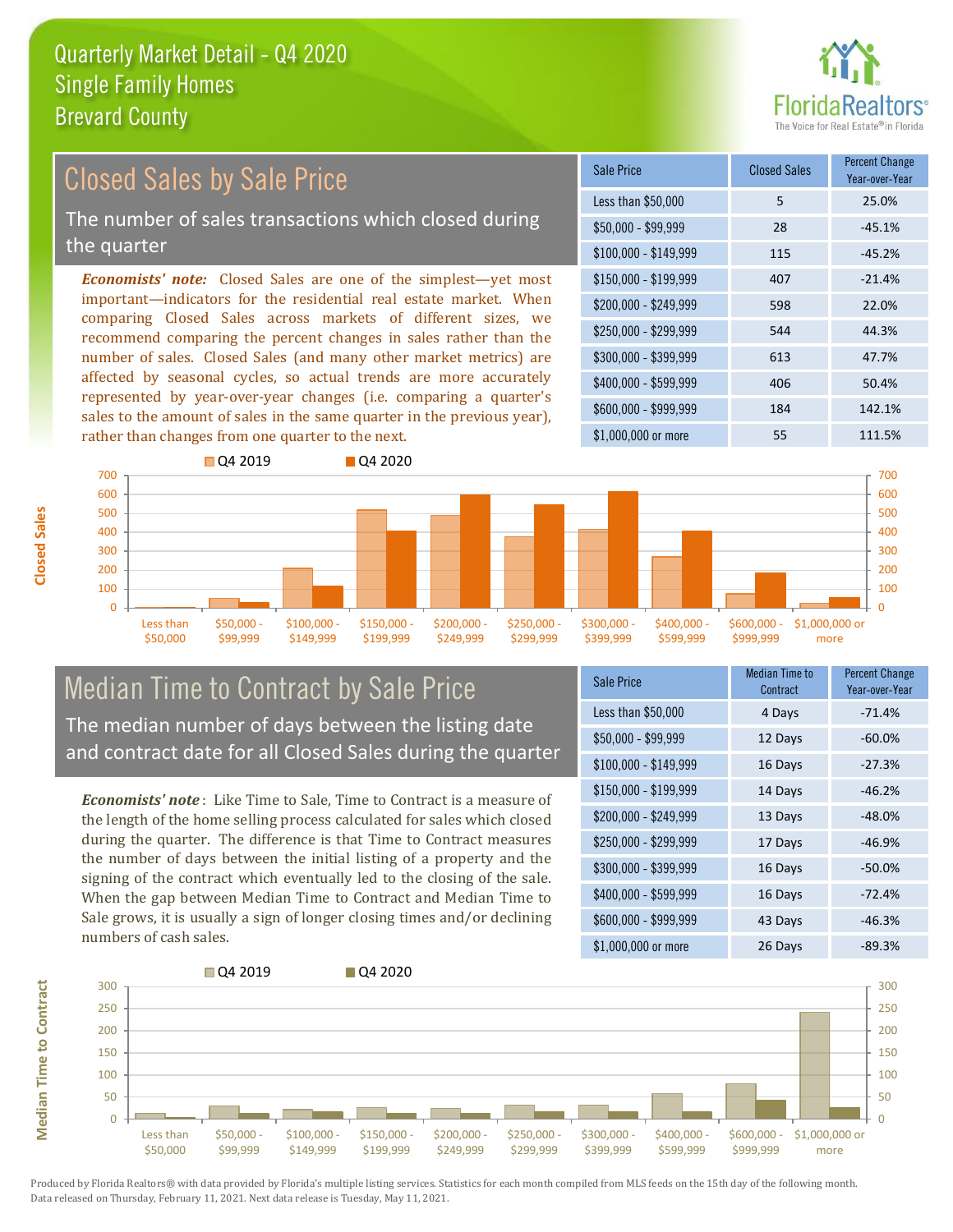

# New Listings by Initial Listing Price

The number of properties put onto the market during the quarter

*Economists' note:* New Listings tend to rise in delayed response to increasing prices, so they are often seen as a lagging indicator of market health. As prices rise, potential sellers raise their estimations of value—and in the most recent cycle, rising prices have freed up many potential sellers who were previously underwater on their mortgages. Note that in our calculations, we take care to not include properties that were recently taken off the market and quickly relisted, since these are not really *new* listings.





#### Inventory by Current Listing Price The number of property listings active at the end of the quarter

*Economists' note* : There are a number of ways to define and calculate Inventory. Our method is to simply count the number of active listings on the last day of the quarter, and hold this number to compare with the same quarter the following year. Inventory rises when New Listings are outpacing the number of listings that go off-market (regardless of whether they actually sell). Likewise, it falls when New Listings aren't keeping up with the rate at which homes are going offmarket.

| <b>Current Listing Price</b> | Inventory    | <b>Percent Change</b><br>Year-over-Year |
|------------------------------|--------------|-----------------------------------------|
| Less than \$50,000           | $\mathbf{1}$ | $-66.7%$                                |
| $$50,000 - $99,999$          | 12           | $-57.1%$                                |
| $$100,000 - $149,999$        | 34           | $-71.9%$                                |
| $$150,000 - $199,999$        | 137          | $-57.3%$                                |
| \$200,000 - \$249,999        | 198          | $-40.2%$                                |
| \$250,000 - \$299,999        | 241          | $-27.2%$                                |
| \$300,000 - \$399,999        | 236          | $-36.4%$                                |
| \$400,000 - \$599,999        | 178          | $-53.8%$                                |
| \$600,000 - \$999,999        | 136          | $-43.6%$                                |
| \$1,000,000 or more          | 85           | $-17.5%$                                |



Produced by Florida Realtors® with data provided by Florida's multiple listing services. Statistics for each month compiled from MLS feeds on the 15th day of the following month. Data released on Thursday, February 11, 2021. Next data release is Tuesday, May 11, 2021.

**Inventory**